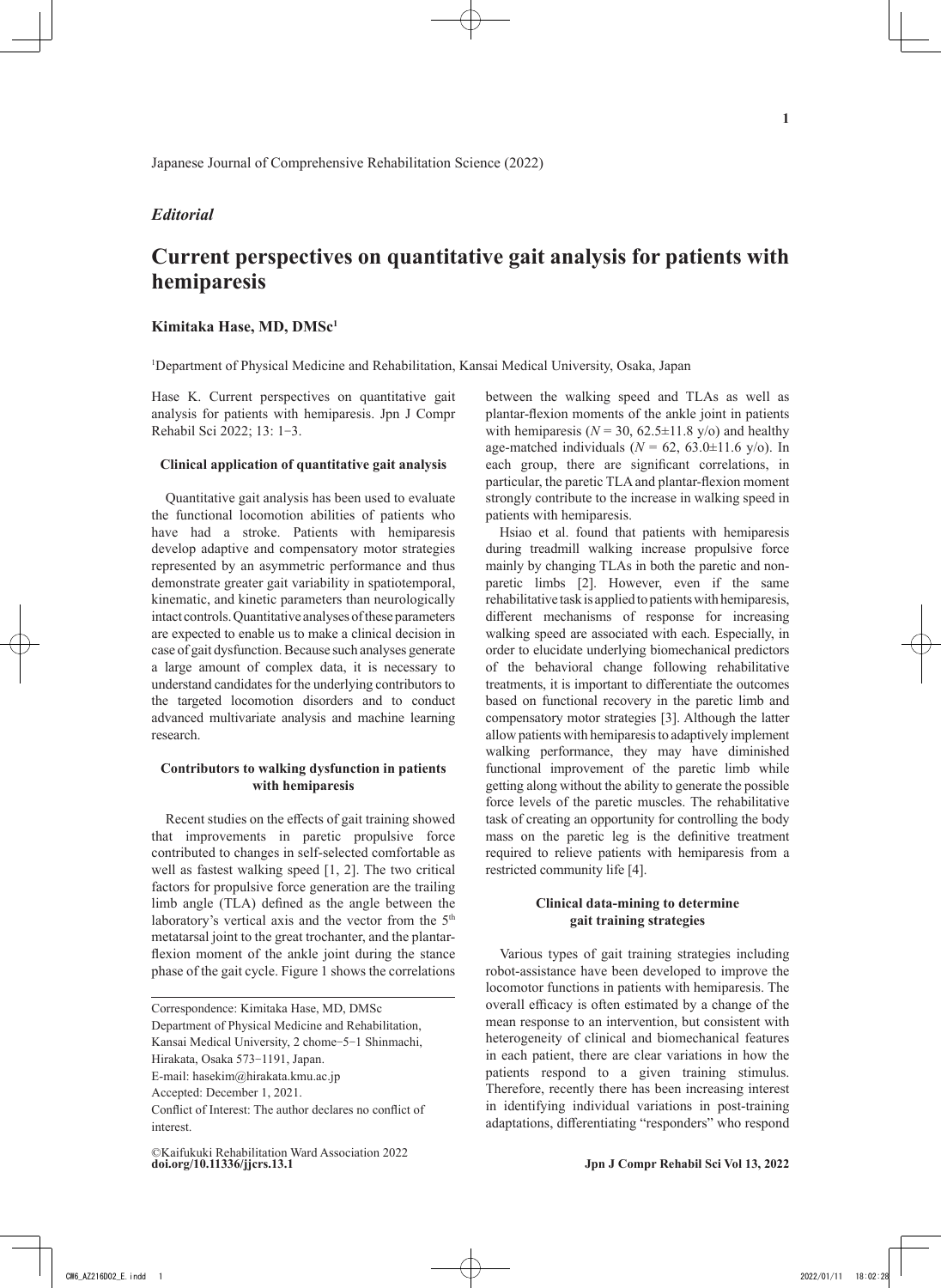

**Figure 1.** Correlations between walking speed and TLA as well as plantar-flexion moment of ankle joint. A) Correlations between walking speed and TLA.

B) Correlations between walking speed and plantar-flexion moment of ankle joint.

Solid circles: Paretic limb in patients with hemiparesis  $(N = 30)$ .

Open circles: Non-paretic limb in patients with hemiparesis  $(N = 30)$ .

Triangles: Right limb in healthy subjects  $(N = 62)$ .

well to a given intervention from "non-responders" exhibiting no meaningful improvements [3, 5], and exploring an optimal potential treatment improving the targeted dysfunction in "non-responders" [6, 7]. Indeed, the measurement parameters obtained from a quantitative gait analysis to identify the changes following gait training contain noteworthy features that allow for an understanding of underlying coordination and walking-specific motor control. Feature selection is positioned as a process of clinical data-mining to determine the best subset of the original variables.

The clinical feature selection of baseline variables obtained from a quantitative gait analysis includes two aspects: understanding the biomechanical and pathophysiological mechanisms, and predicting the treatment outcome. Objective and robust data analysis is accomplished by analyzing the entire data set of a gait cycle, and new insights to help improve clinical practice can be derived from the expanded initial features. More likely, the measured multiple gaitrelated parameters interact with one another, therefore, a statistical analysis system for detecting a set of features representing the gait pattern is required.

#### **Analysis paradigm for feature selection**

Multivariate analysis and machine learning methods such as principal component analysis have been used to examine gait variability and identify subgroups based on the biomechanical properties. Figure 2 shows the process of feature selection using Mahalanobis distance (MD) as well as the Markov Chain Monte-Carlo (MCMC) method and clustering for subgrouping. The MD that is commonly applied to problems such as classifying data into groups and determining differences between groups is an effective statistical technique using covariance that can measure how distant a data point is from the center of a multivariate normal distribution (Mahalanobis space). If the objective variable such as walking speed of patients with hemiparesis correlates with the MD value, a set of gait-related parameters forming the Mahalanobis space will be regarded as the clinically meaningful features. For characterizing a distribution by randomly sampling features from the distribution of gait-related parameters, the MCMC method can be used without the need for assuming parameter identifiability or removing non-identifiable parameters [8]. The clustering using a set of features selected by importance sampling may allow for planning more effective treatments with appropriately targeted intervention.

As a result of clustering 25 patients with hemiparesis, two types of subgroups were identified (Fig 2). The walking speeds of patients in cluster 1 improve with increase in the paretic anterior-posterior component of ground reaction force at toe-off as well as with decrease in the bilateral difference of hip flexion angles at heel contact. This means that the increased propulsive force of the paretic limb and improved symmetry of step length contribute to increasing speed, respectively. On the other hand, the walking speeds of patients in cluster 2 are strongly correlated with the paretic hip extension angle at toe-off as well as moderately correlated with the ankle external rotation angle at loading response. In addition to increased propulsion by forming the TLA, the normalized stretch-shortening cycle of the Achilles tendon may contribute to propulsive force generation. Understanding these biomechanical characteristics may enable the creation of a treatment algorithm that can aid clinical decision-making.